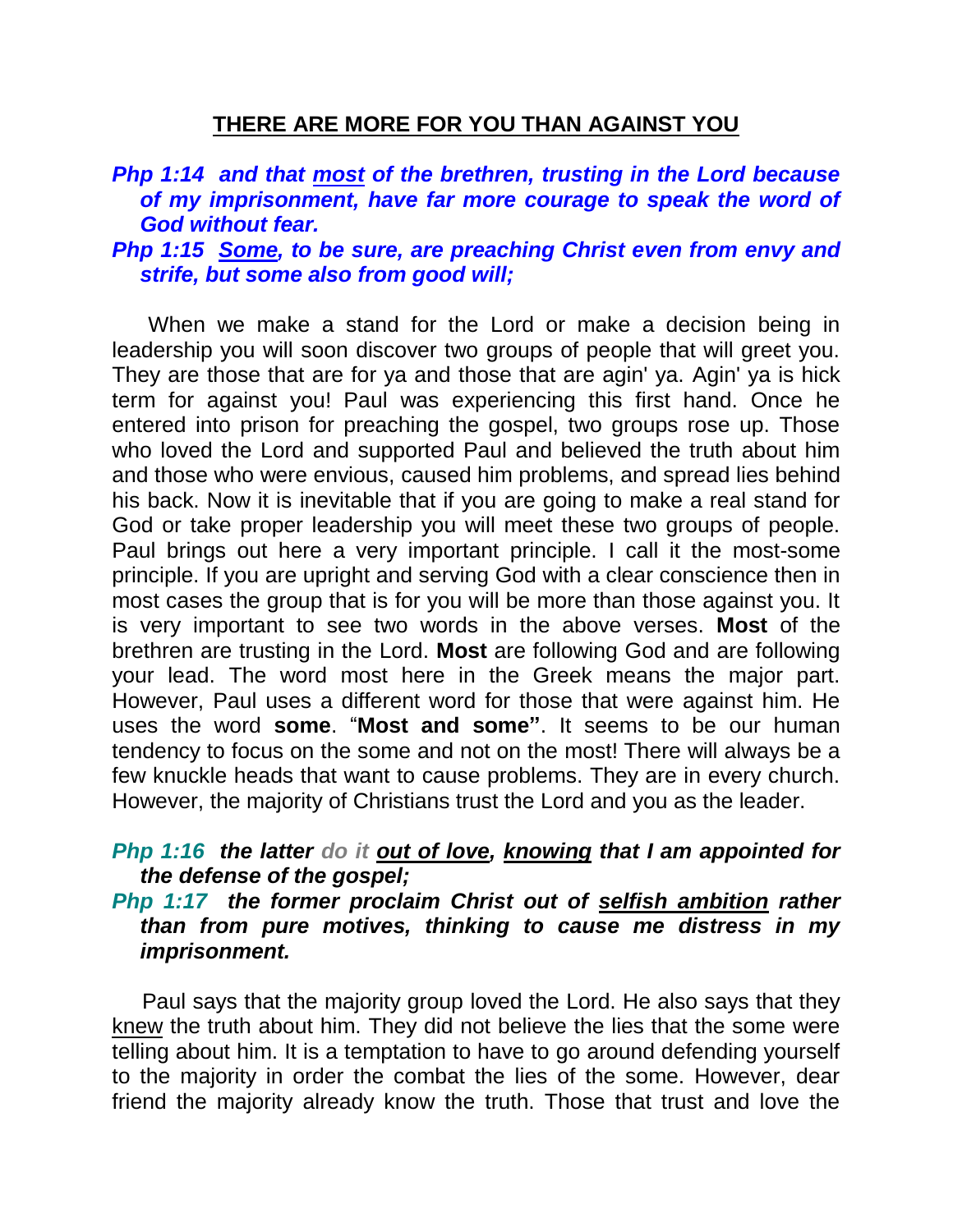Lord are sensitive to God and they know on the inside what is truth and what is lies. Another thing you must realize is that the some that come against you will try convince you that they are the majority! You will have a few people try to tell you that everyone agrees with them and no one is happy. When you get to the truth it is just a few people huddled together trying to make themselves bigger than they are.

What I call the most-some principle is extremely important to understand for a leader. If you do not understand this principle then your success in ministry or leadership will be greatly hampered or even end in failure. You can have 10 people come up and say they enjoyed a message you preached but only one person who disagreed with it and you go into a tailspin and focus the rest of the week on that one person and how unhappy they are. We tend to focus on the few that are causing problems than on the majority that are a blessing and getting blessed. If you focus on problems and those who cause them then you will always be weighed down and the ministry will become unbearable. If you will focus on the most then you will have strength and joy to deal with the some. Unfortunately, many, many, ministers have chucked the entire ministry over a few problem people! The "some" tainted their view of everyone. They gave up exclaiming, "I just can't deal with people! They all cause problems!"

 Well, you might say, "Rick, actually I have the majority against me and only some with me!!" Well, you are looking only at the natural. Open your spiritual eyes and you will see that there are more for you than against you even if everyone is against you in the natural.

*2Ki 6:15 Now when the attendant of the man of God had risen early and gone out, behold, an army with horses and chariots was circling the city. And his servant said to him, "Alas, my master! What shall we do?"* 

*2Ki 6:16 So he answered, "Do not fear, for those who are with us are more than those who are with them."* 

*2Ki 6:17 Then Elisha prayed and said, "O LORD, I pray, open his eyes that he may see." And the LORD opened the servant's eyes and he saw; and behold, the mountain was full of horses and chariots of fire all around Elisha.* 

 Even if everyone is against you, if you are walking in an upright heart, you have more for you than is against you. You have all the promises of God on your side. You have angels on your side. You have the blood of